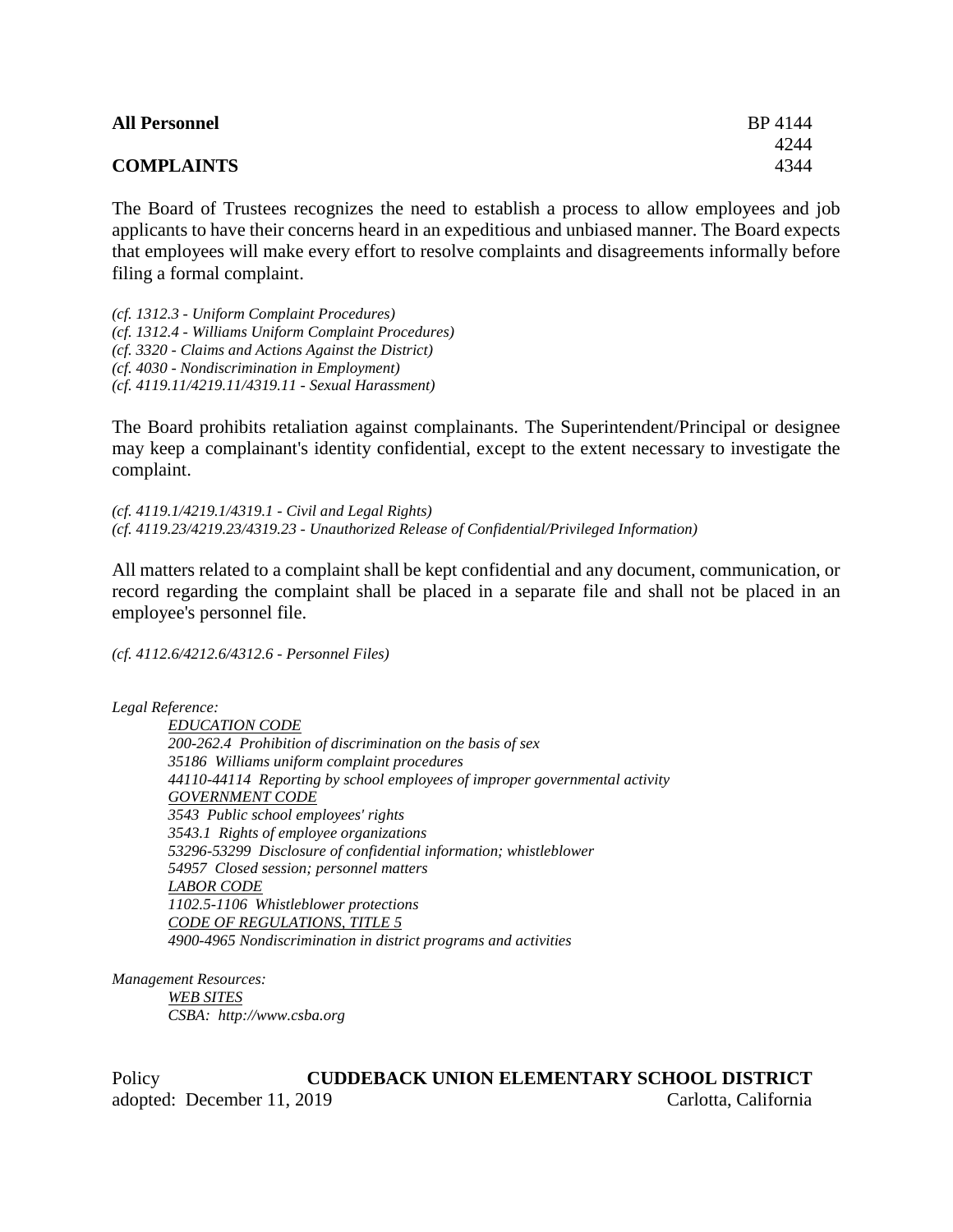| <b>All Personnel</b> | $AR$ 4144(a) |
|----------------------|--------------|
|                      | 4244         |
| <b>COMPLAINTS</b>    | 4344         |

The procedure specified in this administrative regulation shall be used to investigate and resolve any complaint by an employee alleging misapplication of the district's policies, regulations, rules, or procedures or for "whistleblower" complaints by an employee or job applicant regarding an improper district activity including, but not limited to, an allegation of gross mismanagement, a significant waste of funds, an abuse of authority, or a specific danger to public health or safety.

#### *(cf. 4119.1/4219.1/4319.1 - Civil and Legal Rights)*

Any of the time limits specified in the following procedure may be extended by written agreement between the district and complainant.

# **Step 1: Informal Complaint Process**

Prior to instituting a formal, written complaint, the employee shall first discuss the issue with his/her supervisor or the principal of the school where the alleged act took place. Formal complaint procedures shall not be initiated until the employee has first attempted to resolve the complaint informally.

## **Step 2: Site Level Formal Complaint Process**

If a complaint has not been satisfactorily resolved through the informal process in Step 1, the complainant may file a written complaint with his/her immediate supervisor or principal within 60 days of the act or event which is the subject of the complaint. If an employee fails to file a written complaint within 60 days, the complaint shall be considered resolved on the basis of the preceding step.

In the written complaint, the employee shall specify the nature of the problem, including names, dates, locations, witnesses, the remedy sought by the employee, and a description of informal efforts to resolve the issue.

Within 10 working days of receiving the complaint, the immediate supervisor or principal shall conduct any necessary investigation and meet with the complainant in an effort to resolve the complaint. Within five working days after the meeting, he/she shall prepare and send a written response to the complainant.

## **Step 3: District Level Appeal**

If a complaint has not been satisfactorily resolved at Step 2, the complainant may file the written complaint with the Superintendent/Principal or designee within five working days of receiving the written response from the immediate supervisor or the principal. The complainant shall include all information presented to the immediate supervisor or principal at Step 2.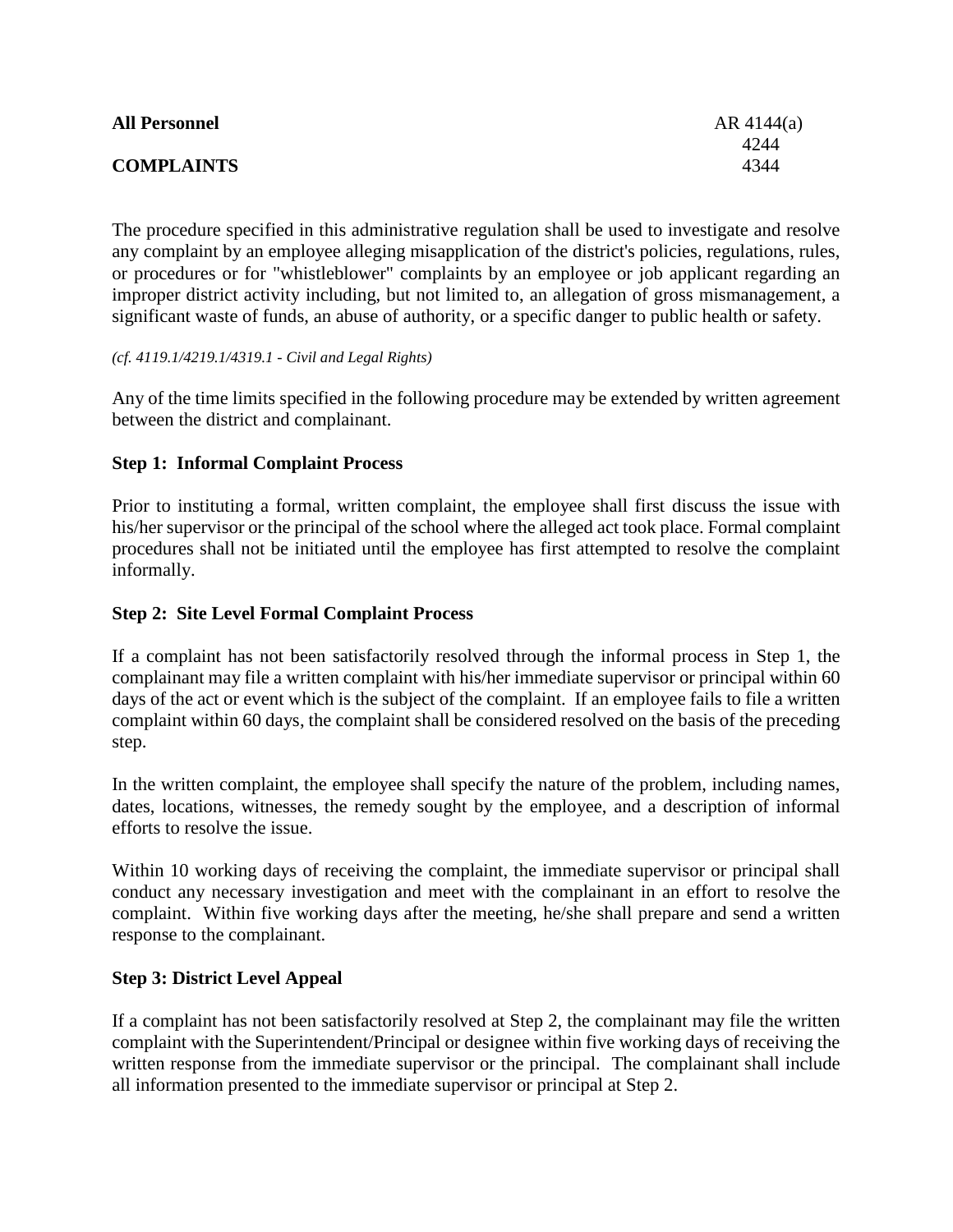AR 4144(b) 4244 4344

# **COMPLAINTS** (continued)

Within 10 working days of receiving the complaint, the Superintendent/Principal or designee shall conduct any necessary investigation, including reviewing the investigation and written response by the immediate supervisor or principal at Step 2, and shall meet with the complainant in an effort to resolve the complaint. Within five working days after the meeting, he/she shall prepare and send a written response to the complainant.

## **Step 4: Appeal to the Board of Trustees**

If a complaint has not been satisfactorily resolved at Step 3, the complainant may file a written appeal to the Board within five working days of receiving the Superintendent/Principal or designee's response. All information presented at Steps 1, 2, and 3 shall be included with the appeal, and the Superintendent/Principal or designee shall submit to the Board a written report describing attempts to resolve the complaint and the district's response.

The Board may uphold the findings by the Superintendent/Principal or designee without hearing the complaint or the Board may hear the complaint at a regular or special Board meeting. The hearing shall be held in closed session if the complaint relates to matters that may be addressed in closed session in accordance with law.

#### *(cf. 9321 - Closed Session Purposes and Agendas)*

The Board shall make its decision within 30 days of the hearing and shall send its decision to all concerned parties. The Board's decision shall be final.

## **Alternate Procedures**

Complaints alleging unlawful discrimination on any basis specified in the district's nondiscrimination policies, including complaints of sexual harassment, shall be resolved in accordance with the district's procedure in BP/AR 4030 - Nondiscrimination in Employment.

*(cf. 0410 - Nondiscrimination in District Programs and Activities) (cf. 4030 - Nondiscrimination in Employment) (cf. 4119.11/4219.11/4319.11 - Sexual Harassment)*

Complaints regarding unlawful discrimination in district programs or the district's failure to comply with state or federal laws regarding educational programs shall be resolved in accordance with BP/AR 1312.3 - Uniform Complaint Procedures. Complaints regarding sufficiency of textbook materials, teacher vacancy or misassignment, or an urgent or emergency facility condition shall be resolved in accordance with AR 1312.4 - Williams Uniform Complaint Procedures. (Education Code 35186; 5 CCR 4621)